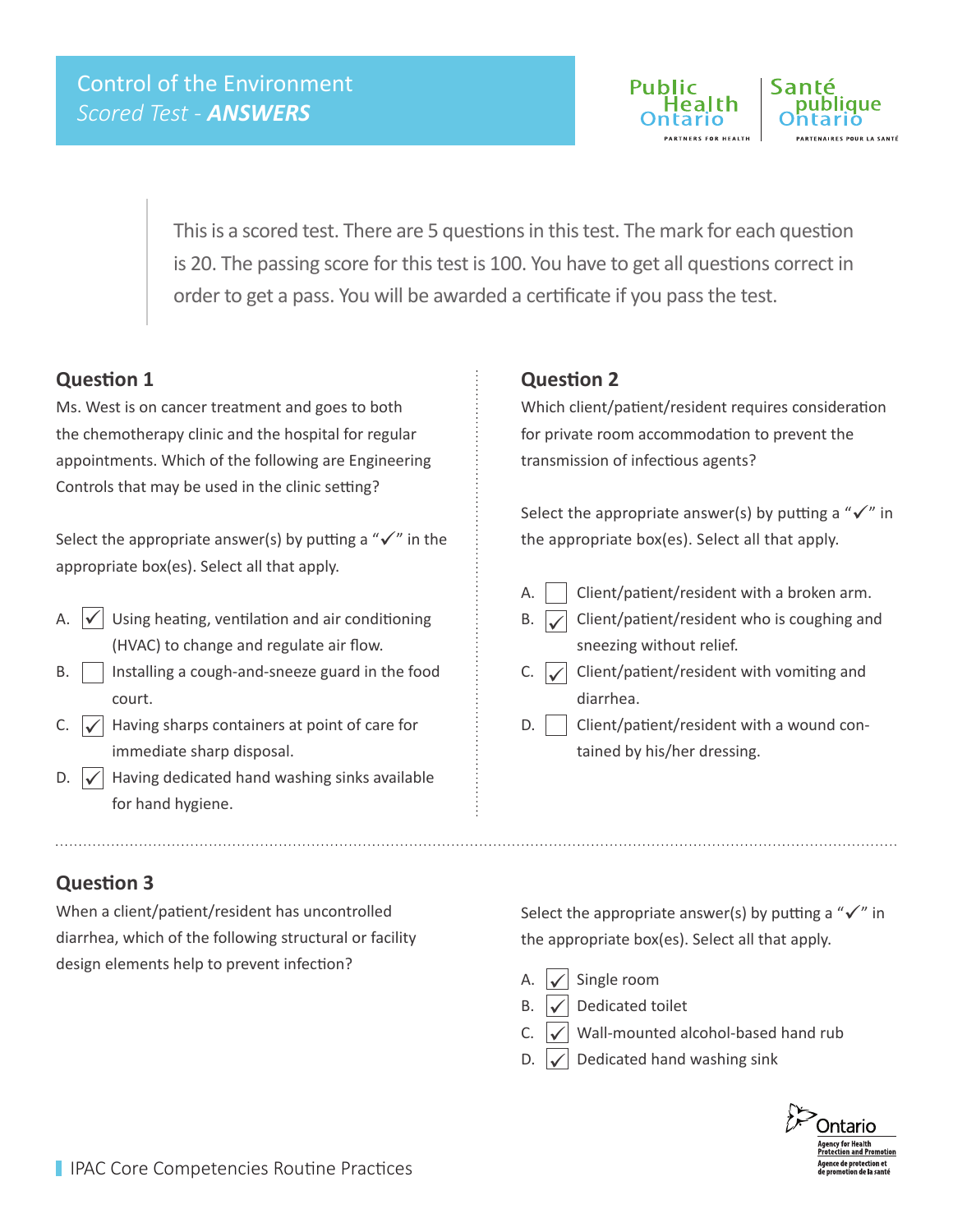# Control of the Environment *Scored Test - ANSWERS*



## **Question 4**

Study how the following health care providers handle waste and linen. Some are following best practices, but some are not.

Select the images that demonstrate best practices by putting a " $\checkmark$ " in the appropriate box(es). Select all that apply.



Health care provider holds soiled linen away from his/her uniform.



Health care provider compacts a garbage bag.



Health care provider puts his/her hands under a garbage bag when it is too heavy.





Health care provider drops linen into a linen hamper.





Health care provider closes a garbage bag before it is overfilled or too heavy to lift.



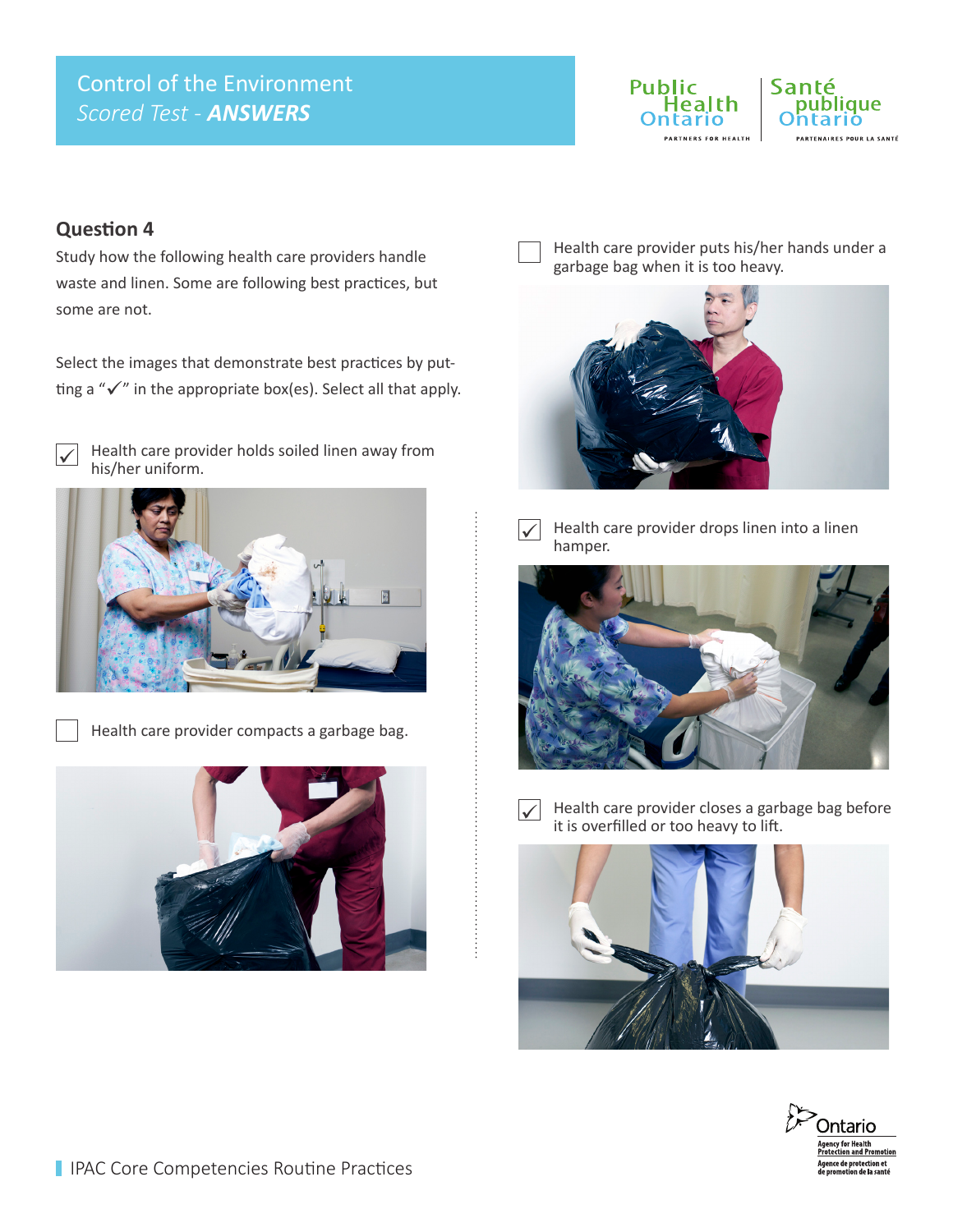# Control of the Environment *Scored Test - ANSWERS*



## **Question 5**

Read the following health care provider statements. Which statement(s) show(s) an understanding of cleaning practices? Select the appropriate answer(s) by putting a " $\checkmark$ " in the appropriate box(es). Select all that apply.

- A.  $\Box$  "I don't need to clean my stethoscope after listening to someone's chest."
- B.  $\sqrt{\phantom{a}}$  "The room needs a discharge clean. Let's call housekeeping."  $\checkmark$
- C.  $\left| \swarrow \right|$  "We regularly audit our cleaning practices."
- $D. \Box$  "Just pour a little cleaning product into the bucket."

*This is the end of the test*